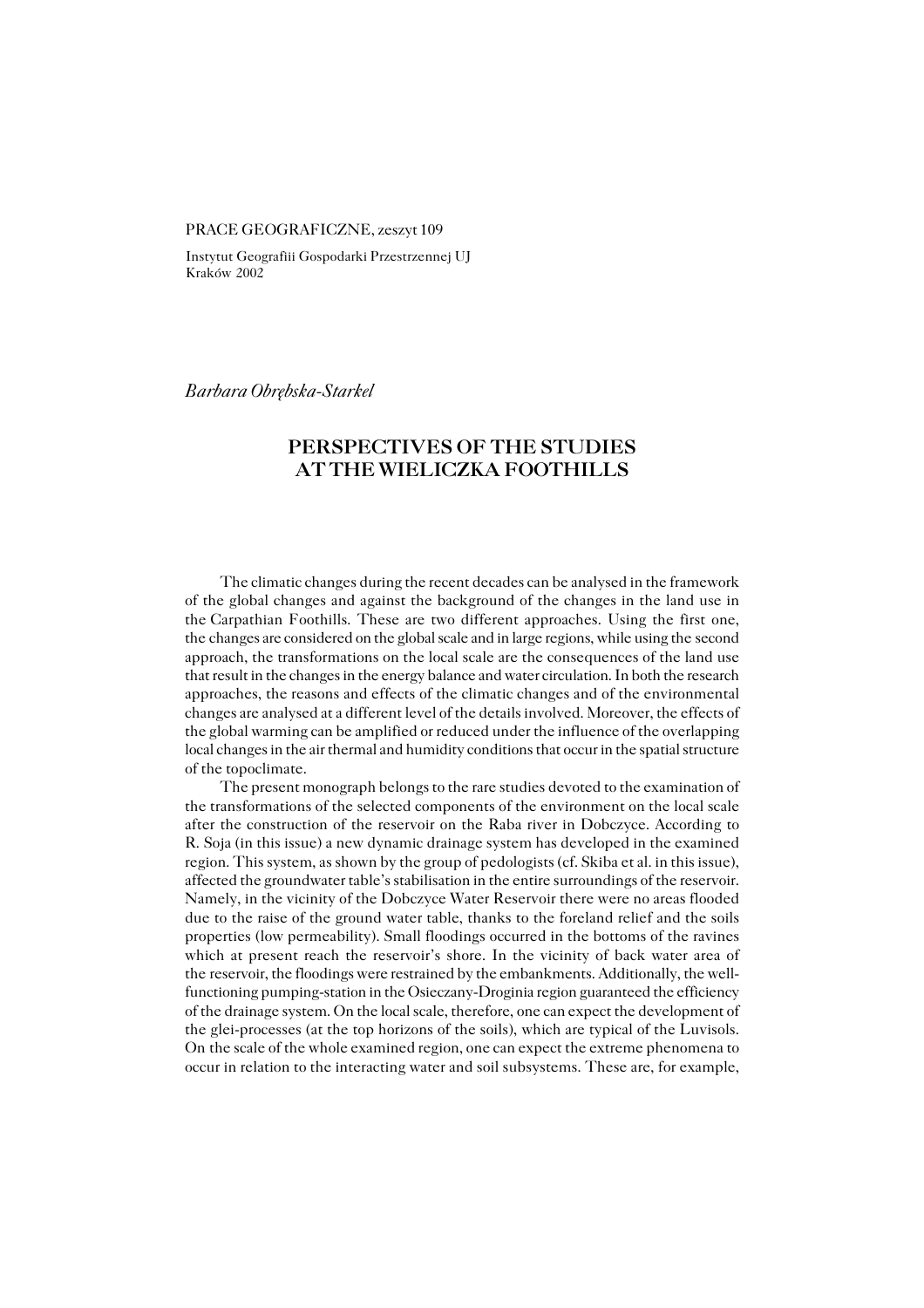the mass movements that deteriorate the soil cover or the shore abrasion, which destroys the soil.

H. Trzcińska−Tacik and A. Stachurska−Swakoń (in this issue) relate the changes in the plant cover in the surroundings of the Dobczyce reservoir to the mechanism of the landscape transformation, management around the reservoir as well as to the farming practices. The forest communities in the examined region have not change, and the nonflooded terrains have been assigned to the same communities as 30 years ago. The total area occupied by the forest communities has remained unchanged in principle. The outstanding fact is that the most significant transformations occurred in the case of the semi−natural and anthropogenic communities, which development and forms depend directly on the land use. Both, in the aforementioned phytosociological study and in thestudy on the ecoclimate of the oak−hornbeam forest *Tilio−Carpinetum* (Obrębska− Starkel, in this issue) it has been stated that the changes in the local climate in the period from 1971−1996/1997 did not result in the significant changes in the number of the tree species. The revealed increase in the temperature and changes in the air humidity did not exceed the range tolerated by the tree species. The favourable factors contributing to the preservation of the species composition of the tree stands consisting of beech, linden, hornbeam etc. were the warm winter seasons. That was the evidence of the usually widely discussed, topo− and mesoclimatic preferences for the development of deciduous species. The changes observed in the spatial pattern of the air thermal and humidity conditions in the examined area result from the global and regional climatic changes induced by the solar factors and the atmospheric circulation as well as by the land use after the construction of the reservoir. The effects of the changes caused by the particular climate−forming factors, and especially their quantitative evaluation, are difficult to estimate. J.Trepińska (cf. this issue) emphasises the definite changes in the air temperature trends in Gaik−Brzezowa in the multi−year period from 1971−1997. These differences exceed as to their magnitudes the corresponding trends in the air temperature in the centre of Cracow and in Szymbark, the latter representing the eastern part of the Carpathian Foothills. J. Trepińska is of opinion that it might be the results of the influences of the reservoir on the local climate of the surroundings. The more detailed quantitative evaluation of these changes, carried out also from the genetic point of view, requires the record series to be elongated so as to make the calculation of the trends in the changes in the air temperature and humidity characteristics reasonable.

The rather little variable solar conditions stated in the period from 1971−1997 by Z.Olecki can be a certain aid in these studies, if these tendencies persist.

Based on the pedologic, climatologic and phytosociological studies, the further continuation of the observations and investigation on the transformations of the environment in the Wieliczka Foothills are postulated. The presently discussed dynamic equilibrium in the surroundings of the Dobczyce reservoir can change as time passes, especially as the variability of the hydrologic and climatic phenomena increases starting from the 1980s. The consequences of these phenomena should be traced by: the repeated soil mapping every 5-7 years and phytosociological relevé – every 10 years, for example; the permanent monitoring of the selected surfaces in theparticular